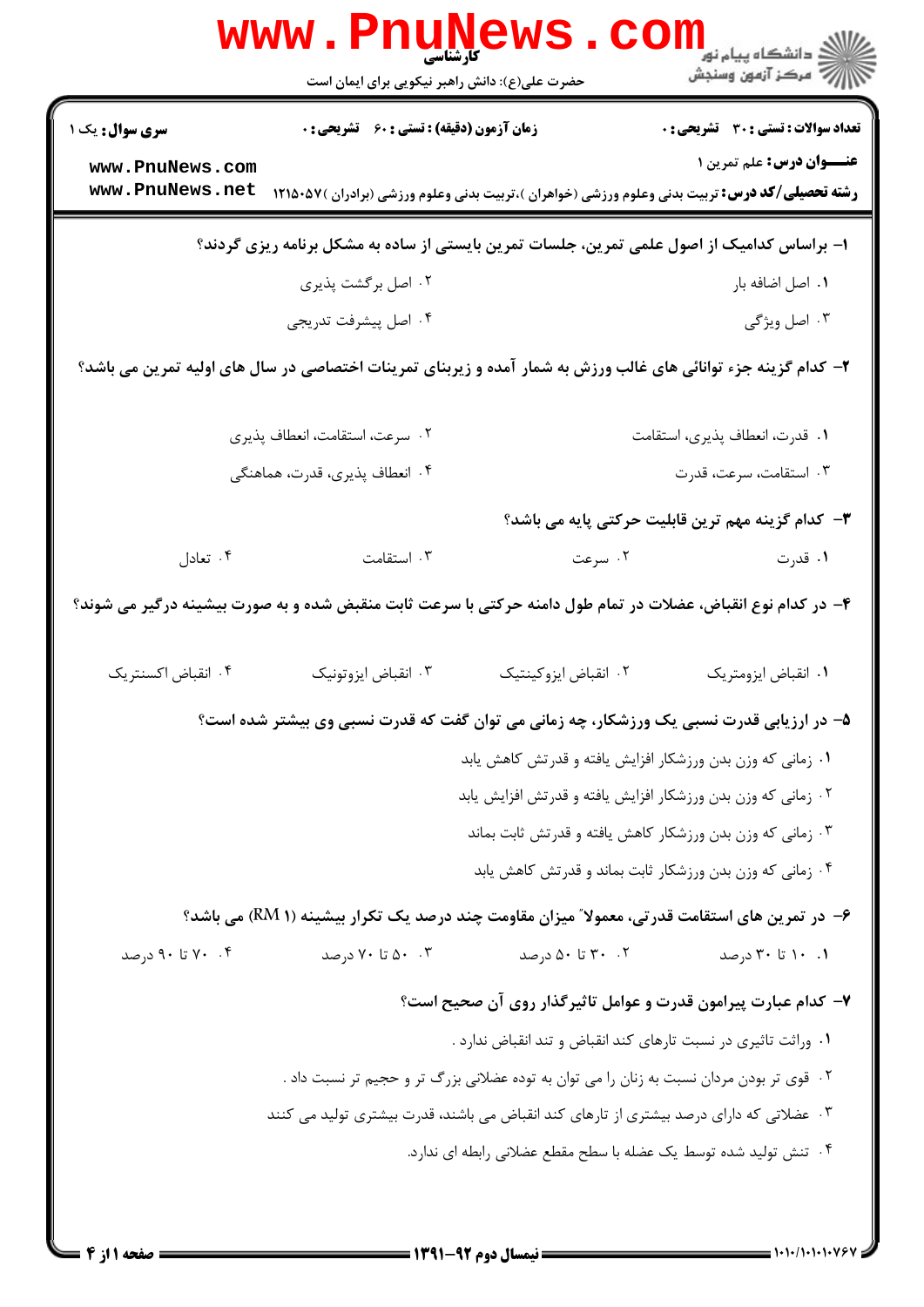|                                                                                                                                                                                                     | <b>WWW.PNUNG</b><br>کارشناسی<br>حضرت علی(ع): دانش راهبر نیکویی برای ایمان است                               |                    | رانشگاه پيام نور<br>الله عرکز آزمهن وسنجش      |  |  |
|-----------------------------------------------------------------------------------------------------------------------------------------------------------------------------------------------------|-------------------------------------------------------------------------------------------------------------|--------------------|------------------------------------------------|--|--|
| <b>سری سوال : ۱ یک</b>                                                                                                                                                                              | <b>زمان آزمون (دقیقه) : تستی : 60 ٪ تشریحی : 0</b>                                                          |                    | تعداد سوالات : تستي : 30 - تشريحي : 0          |  |  |
| www.PnuNews.com<br>www.PnuNews.net                                                                                                                                                                  | <b>رشته تحصیلی/کد درس:</b> تربیت بدنی وعلوم ورزشی (خواهران )،تربیت بدنی وعلوم ورزشی (برادران )۵۷-۱۲۱۵       |                    | <b>عنـــوان درس:</b> علم تمرین ۱               |  |  |
| ۸– سیستم عصبی مرکزی با چه مکانیسمی موجب تحریک واحدهای حرکتی بیشتر در عضله و ایجاد قدرت بیشتر می شود؟                                                                                                |                                                                                                             |                    |                                                |  |  |
|                                                                                                                                                                                                     | ۲. کاهش تعداد تکانه های عصبی                                                                                |                    | ۰۱ افزایش تعداد تکانه های عصبی                 |  |  |
|                                                                                                                                                                                                     | ۴. افزایش شدت تکانه های عصبی                                                                                |                    | ۰۳ کاهش شدت تکانه های عصبی                     |  |  |
| ۹- افزایش انگیزه و اعتماد به نفس ورزشکار، از طریق کدام عامل باعث افزایش قدرت عضلانی می شود؟                                                                                                         |                                                                                                             |                    |                                                |  |  |
|                                                                                                                                                                                                     | ۲. افزایش مهار عصبی و افزایش قدرت تکانه های عصبی                                                            |                    | ۰۱ کاهش مهار عصبی و افزایش قدرت تکانه های عصبی |  |  |
|                                                                                                                                                                                                     | ۰۴ افزایش مهار عصبی و کاهش قدرت تکانه های عصبی                                                              |                    | ۰۳ کاهش مهار عصبی و کاهش قدرت تکانه های عصبی   |  |  |
| ∙ا− در مراحل آغازین تمرین های مقاومتی جهت ازدیاد قدرت بدن، ابتدا بهتر است کدام دسته از عضلات تقویت شوند؟                                                                                            |                                                                                                             |                    |                                                |  |  |
| ۰۴ عضلات ضمیمه ای                                                                                                                                                                                   | ۰۳ عضلات مرکزی                                                                                              | ۰۲ عضلات پائین تنه | ٠١. عضلات بالا تنه                             |  |  |
| 1۱– کدام دسته از حرکات زیر باعث افزایش توده عضلانی بیشتری شده و بالاترین انتقال قدرت را به فعالیت ورزشی اصلی در<br>پی خواهد داشت؟                                                                   |                                                                                                             |                    |                                                |  |  |
| ۰۴ حرکات موضعی                                                                                                                                                                                      | ۰۳ حرکات عمودی                                                                                              | ۰۲ حرکات ساختاری   | ۰۱ حرکات تک عضوی                               |  |  |
| ۱۲– زمانی که هدف ورزشکار افزایش قدرت بیشینه باشد، مناسب ترین زمان استراحت بین هر دوره (set) چند دقیقه است؟                                                                                          |                                                                                                             |                    |                                                |  |  |
| ۰۴ دقیقه                                                                                                                                                                                            | ۰۳ تا ۳ دقیقه                                                                                               | ۰۲ دقیقه           | ۰۱ دقیقه                                       |  |  |
|                                                                                                                                                                                                     | ۱۳– در برنامه های تمرین قدرتی معمولا ً برای حرکات اصلی، انجام چند دور حرکت پیشنهاد می شود؟                  |                    |                                                |  |  |
| ۰۴ تا ۴ دور                                                                                                                                                                                         | ۰۳ تا ۶ دور                                                                                                 | ۰۲ ۶ تا ۸ دور      | ۰۱ ۸ تا ۱۰ دور                                 |  |  |
|                                                                                                                                                                                                     | ۱۴- در روند طراحی تمرینات، مهمترین نقطه ضعف روش تجزیه ای (تمرین دادن یک عضله خاص و نه همه عضلات درگیر) کدام |                    | گزينه است؟                                     |  |  |
|                                                                                                                                                                                                     | ۰۲ افت انگیزه ورزشکار                                                                                       |                    | ۰۱ عدم ایجاد سازگاری های قلبی- تنفسی           |  |  |
|                                                                                                                                                                                                     | ۰۴ عدم ایجاد سازگاری های موضعی                                                                              |                    | ۰۳ فرسودگی مفصلی                               |  |  |
| 1۵– این ویژگی ها مربوط به کدامیک از روش های تمرین قدرتی می باشد:  « از رایج ترین الگوهای باردهی و شیوه های افزایش<br>قدرت حداکثر است و فاصله استراحت بین هر دوره ۱ تا ۲ دقیقه در نظر گرفته می شود.» |                                                                                                             |                    |                                                |  |  |
| ۰۴ روش هرمی                                                                                                                                                                                         | ۰۳ روش اسپاسوف                                                                                              | ۰۲ روش مک کوئین    | ۰۱ روش پر شدت                                  |  |  |
|                                                                                                                                                                                                     |                                                                                                             |                    |                                                |  |  |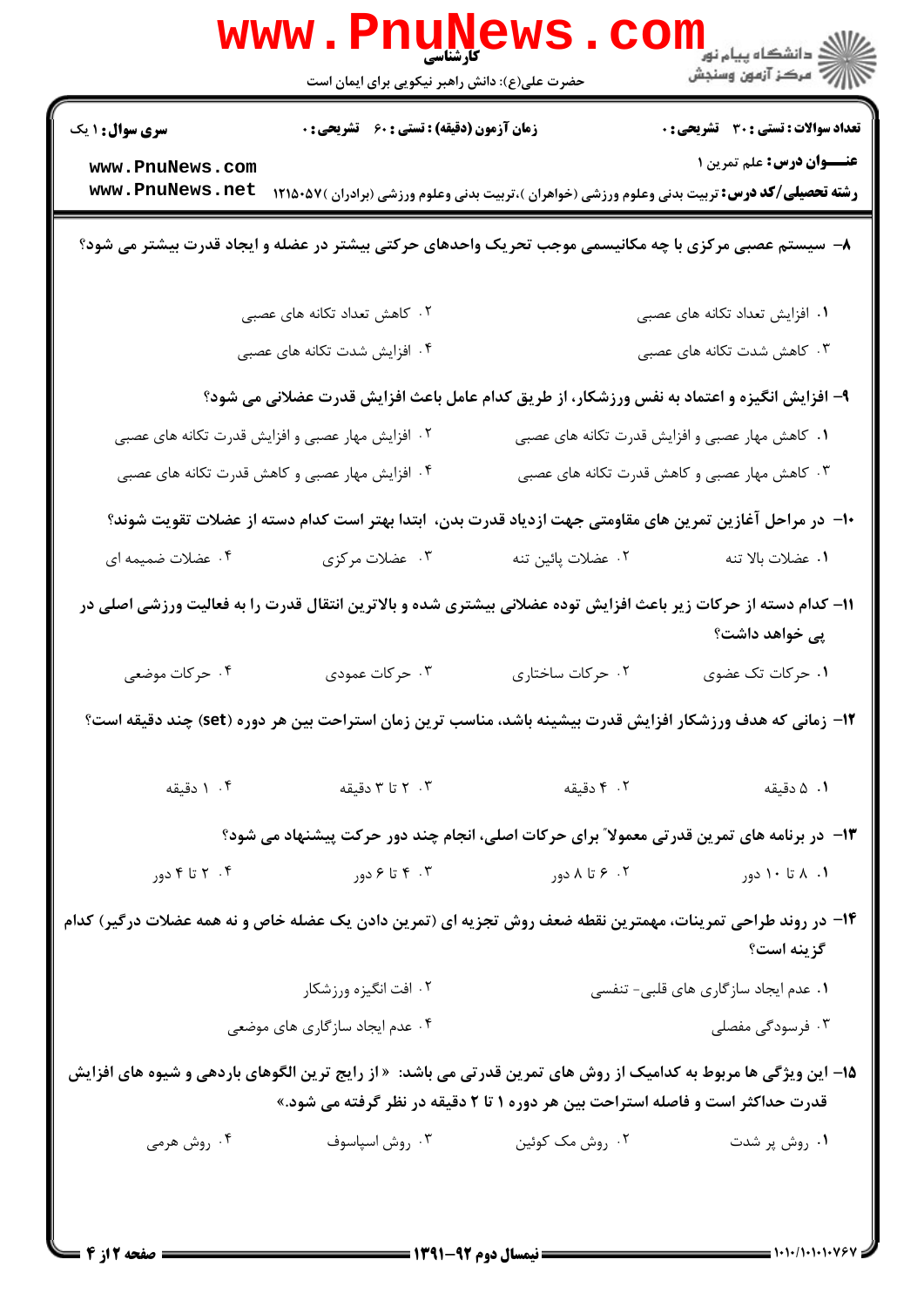| <b>سری سوال : ۱ یک</b> | زمان آزمون (دقیقه) : تستی : 60 ٪ تشریحی : 0                                                                     |                                                                     | <b>تعداد سوالات : تستي : 30 ٪ تشريحي : 0</b>                             |
|------------------------|-----------------------------------------------------------------------------------------------------------------|---------------------------------------------------------------------|--------------------------------------------------------------------------|
| www.PnuNews.com        |                                                                                                                 |                                                                     | <b>عنـــوان درس:</b> علم تمرین ۱                                         |
| www.PnuNews.net        | <b>رشته تحصیلی/کد درس:</b> تربیت بدنی وعلوم ورزشی (خواهران )،تربیت بدنی وعلوم ورزشی (برادران )۵۷ <b>۰</b> ۵۷ ا  |                                                                     |                                                                          |
|                        |                                                                                                                 |                                                                     | ۱۶- کدام گزینه از مزایای روش انفجاری در تمرینات قدرتی می باشد؟           |
|                        | ٢. افزايش حجم عضلاني                                                                                            |                                                                     | ۰۱ افزایش همزمان قدرت انفجاری و قدرت نسبی                                |
|                        | ۰۴ برای ژیمناست ها و پرش کنندگان مناسب است.                                                                     |                                                                     | ۰۳ شدت زیاد و اجرای کم خطر                                               |
|                        | ۱۷– احتمال بروز پدیده مانور والسالوا در کدام یک از انواع روش های تمرین قدرتی بیشتر می باشد؟                     |                                                                     |                                                                          |
| ۰۲ روش تمرين برون گرا  |                                                                                                                 |                                                                     | ٠١ روش انفجاري                                                           |
|                        | ۰۴ روش دلورم و واتکینز                                                                                          |                                                                     | ۰۳ روش تمرين ايستا                                                       |
|                        | <sup>18</sup> – کدام یک از موارد زیر تاثیر کمتریدر ایجاد آسیب در حین انجام تمرین های قدرتی دارد؟                |                                                                     |                                                                          |
| ۰۴ سرد نکردن           | ۰۳ تمرين يكطرفه                                                                                                 | ۰۲ گرم نکردن                                                        | ۰۱ تکنیک غلط                                                             |
|                        |                                                                                                                 |                                                                     | ۱۹- کدام عبارت ذیل در مورد شیوه صحیح تنفس، درست می باشد؟                 |
|                        |                                                                                                                 | ۰۱ بایستی نفس حبس شده و سپس اعمال نیرو شود.                         |                                                                          |
|                        |                                                                                                                 | ۰۲ بایستی از چندین دم کامل و عمیق قبل از بلند کردن وزنه استفاده شود |                                                                          |
|                        |                                                                                                                 | ۰۳ بایستی تنفس به صورت طبیعی باشد و نفس حبس نشود                    |                                                                          |
|                        |                                                                                                                 | ۰۴ حبس نفس قبل از بلند کردن اشیا به بهبود عملکرد قلب کمک می کند     |                                                                          |
|                        |                                                                                                                 |                                                                     | <b>۲۰</b> - کدام گزینه جزء سازگاری های ناشی از تمرینات استقامتی می باشد؟ |
|                        | ۰۲ کاهش اکسیژن مصرفی بیشینه                                                                                     |                                                                     | ٠١ كاهش ضربان قلب استراحتى                                               |
| ۰۴ کاهش حجم کل خون     |                                                                                                                 |                                                                     | ۰۳ افزايش فشارخون شرياني                                                 |
|                        | <b>۲۱</b> – کدامیک از روش های تمرین استقامتی جهت کنترل وزن و افزایش ظرفیت دستگاه قلبی- تنفسی در سنین میانسالی و |                                                                     | سالمندی مناسب تر می باشد؟                                                |
|                        | ٠٢ جاگينگ                                                                                                       |                                                                     | ۰۱ روش تداومی پرشدت                                                      |
|                        | ۰۴ روش تناوبي                                                                                                   |                                                                     | ۰۳ روش فارتلک                                                            |
|                        | ۲۲– کدام روش تمرین استقامتی دارای تنوع بهتری بوده و باعث کاهش خستگی روانی ناشی از جلسات زیاد تمرین می شود؟      |                                                                     |                                                                          |
| ۰۴ روش فارتلک          | ۰۳ جاگینگ                                                                                                       | ۰۲ روش تداومی                                                       | ۰۱ روش تناوبی                                                            |
|                        |                                                                                                                 |                                                                     |                                                                          |